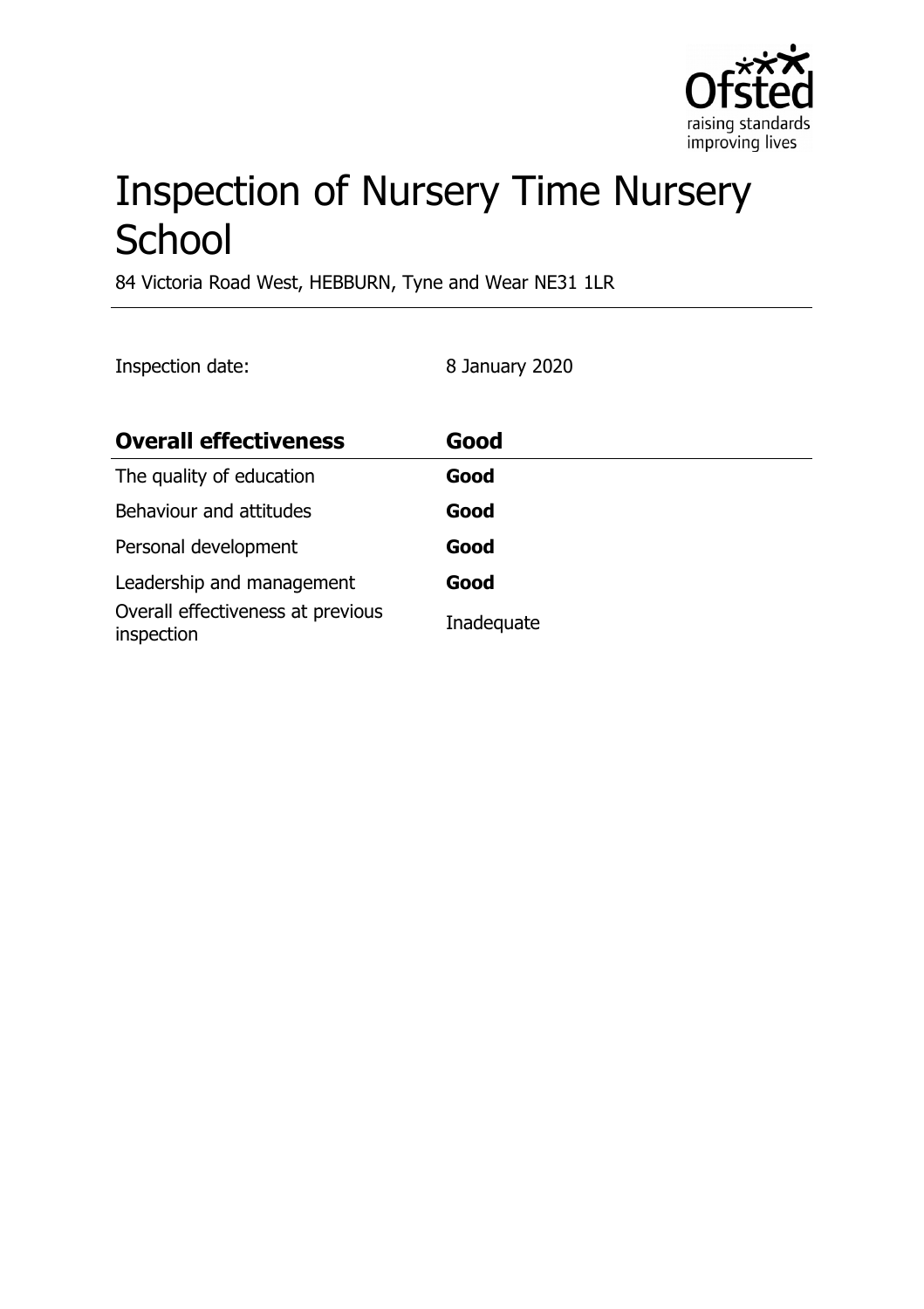

## **What is it like to attend this early years setting?**

### **The provision is good**

Children arrive at the nursery happy and eager to learn. Staff know their assigned key children well and build close relationships with them and their parents. They take time to talk to parents as they arrive to find out about children and their families. Children confidently transition to other rooms, and staff are sensitive to their emotional needs.

Children are very well behaved and try very hard to succeed at tasks. Staff provide challenging activities that inspire children to give things a go. Children get help from staff as they explore how to make the flies stick to the web during group activities. They discuss how to solve their problem. They are delighted when they succeed and staff offer constant praise.

Staff have high expectations. They use good strategies to support children's early writing skills. For example, they encourage children to investigate with mark making from a very young age. Babies make marks with shaving foam as they explore with textures. Older children start to recognise and write their own names. Children develop good mathematical skills. Young children start to understand simple positional language. Older children are able to sort and count by size and shape. Staff skilfully weave simple calculations into activities, such as encouraging children to think about how many more they will need to make five.

## **What does the early years setting do well and what does it need to do better?**

- $\blacksquare$  The members of the management team have made significant progress since the previous inspection. They embraced the actions raised and made substantial changes to the environment and staff structures to facilitate the nursery's progression. Comprehensive professional development, training and support have provided staff with the skills to develop their teaching and reflect on the impact for the provision and ultimately children's progress. Detailed reviews and evaluations help to ensure the nursery continues to move forward.
- $\blacksquare$  Children are at ease in a calm, yet productive environment. They explore the good range of toys with interest and easily engage in play. Staff know children well and have a secure knowledge of their development and progress over time. There is a clear focus to help children develop their skills. Children make good progress and are well prepared for their next stage of learning.
- $\blacksquare$  Staff successfully support children to widen their life experiences and to develop their knowledge of other people different from themselves. For instance, children make regular visits to the local care home as they sing and talk with the residents. They talk with pride about their visit to the community garden for their Christmas carols and their trip on the bus.
- $\blacksquare$  Children develop many independence skills. In addition to confidently helping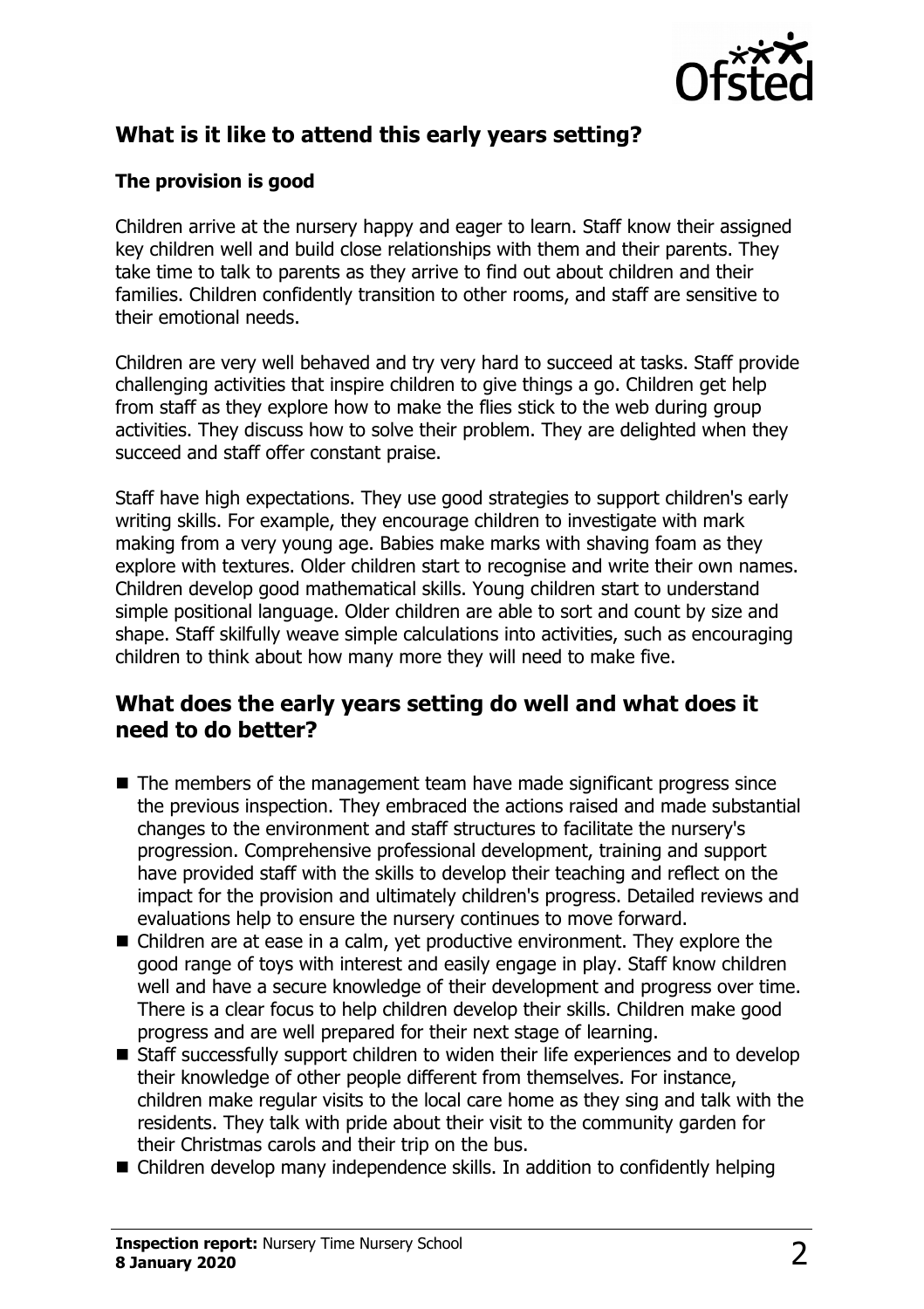

themselves to resources, they butter toast in preparation for snack. They put on aprons when they decide to paint and go to wash their hands when they get messy.

- Overall, staff promote children's communication and language skills. Staff working in the baby room value babbles and model language. Staff take time to talk to the children and they are confident and articulate talkers. They talk confidently with their peers and in a group. However, occasionally, some staff miss the opportunity to further extend children's language and thinking to deepen their learning.
- The nursery has developed very good relationships with parents, and staff ensure that parents feel involved in their child's care and education. They share records of children's progress with them on a regular basis. They support them to extend children's learning at home. For example, parents are able to access books to take home to read to their children. Parents' views are extremely positive and they comment on the detailed information they receive.
- Staff develop children's love for and interest in literacy and books. Children enjoy group activities as they are involved in the story. They use positional language as they talk enthusiastically about who is behind the flap and where they will be. Children receive focused learning time individually and in groups. However, the organisation of some group times means that older children are not always able to concentrate without distraction.

## **Safeguarding**

The arrangements for safeguarding are effective.

The management team and staff have a secure knowledge of safeguarding procedures and their role to keep children safe. The manager ensures staff attend regular safeguarding training and are familiar with the nursery's safeguarding policy. All staff are aware of the main signs of abuse and neglect, including the procedures for making a referral, should they have a welfare concern. The manager implements thorough recruitment and vetting processes to ensure staff are suitable to work with children. Staff undertake daily safety checks in all areas of the nursery, including outdoors, to identify and remove any hazards. Children play in a safe and secure environment.

## **What does the setting need to do to improve?**

#### **To further improve the quality of the early years provision, the provider should:**

- improve the organisation of group time to ensure that children are able to concentrate without disruptions
- $\blacksquare$  provide higher levels of challenge to aid children to develop their language and thinking skills even further.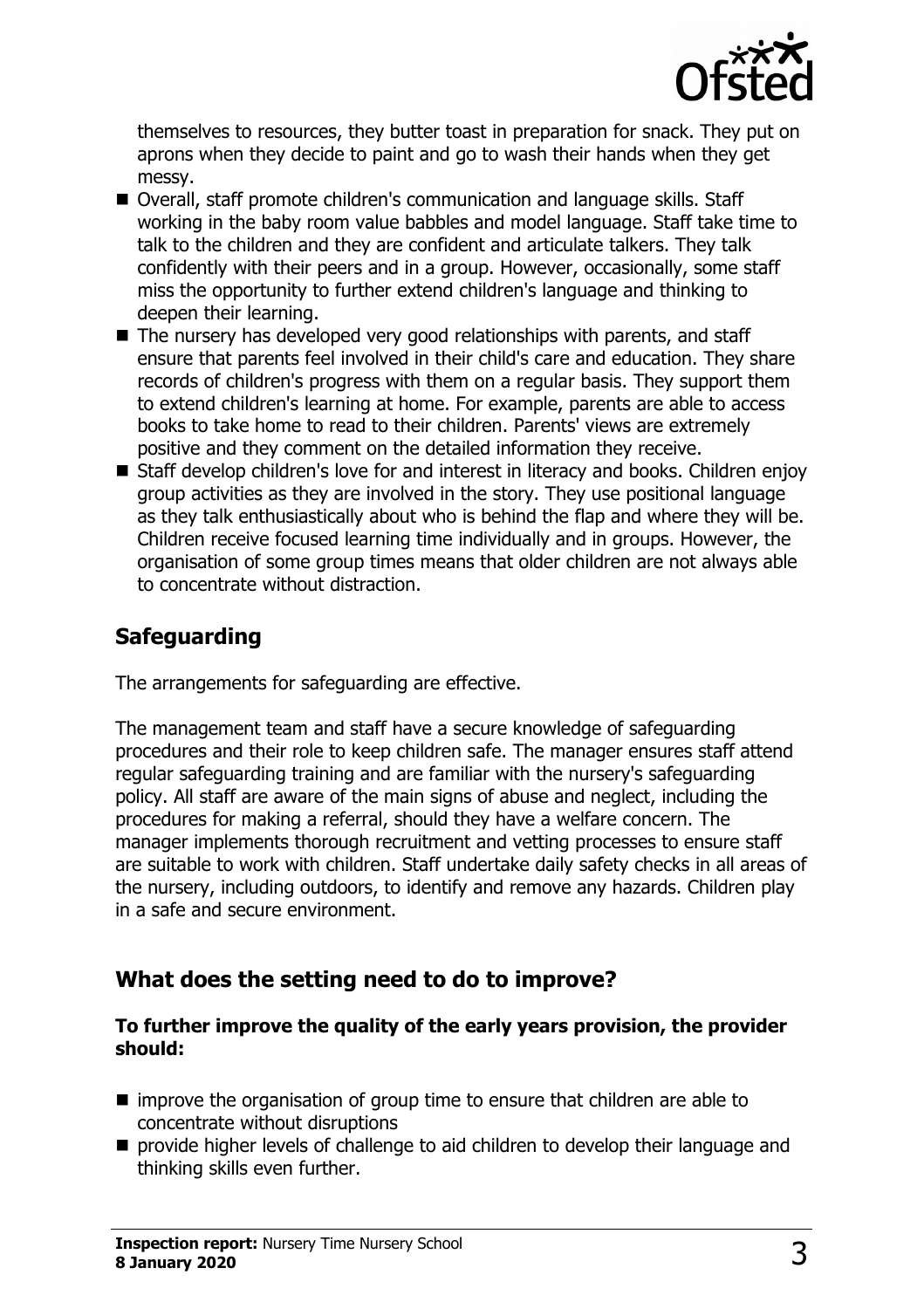

| <b>Setting details</b>                              |                                                                                      |
|-----------------------------------------------------|--------------------------------------------------------------------------------------|
| Unique reference number                             | EY268207                                                                             |
| <b>Local authority</b>                              | South Tyneside                                                                       |
| <b>Inspection number</b>                            | 10127693                                                                             |
| <b>Type of provision</b>                            | Childcare on non-domestic premises                                                   |
| <b>Registers</b>                                    | Early Years Register, Compulsory Childcare<br>Register, Voluntary Childcare Register |
| Day care type                                       | Full day care                                                                        |
| Age range of children                               | $0$ to 4                                                                             |
| <b>Total number of places</b>                       | 74                                                                                   |
| Number of children on roll                          | 90                                                                                   |
| Name of registered person                           | Mr John & Mrs Susan Brown Partnership                                                |
| <b>Registered person unique</b><br>reference number | RP906516                                                                             |
| Telephone number                                    | 0191 430 1643                                                                        |
| Date of previous inspection                         | 27 September 2019                                                                    |

## **Information about this early years setting**

Nursery Time Nursery School registered in 2003. The nursery employs 19 members of childcare staff, all of whom hold early years qualifications at level 3 or above, including one with early years teacher status. The nursery opens from Monday to Friday all year round. Sessions are from 7.30am until 6pm. The nursery provides funded early education for two-, three- and four-year-old children.

## **Information about this inspection**

#### **Inspector**

Eileen Grimes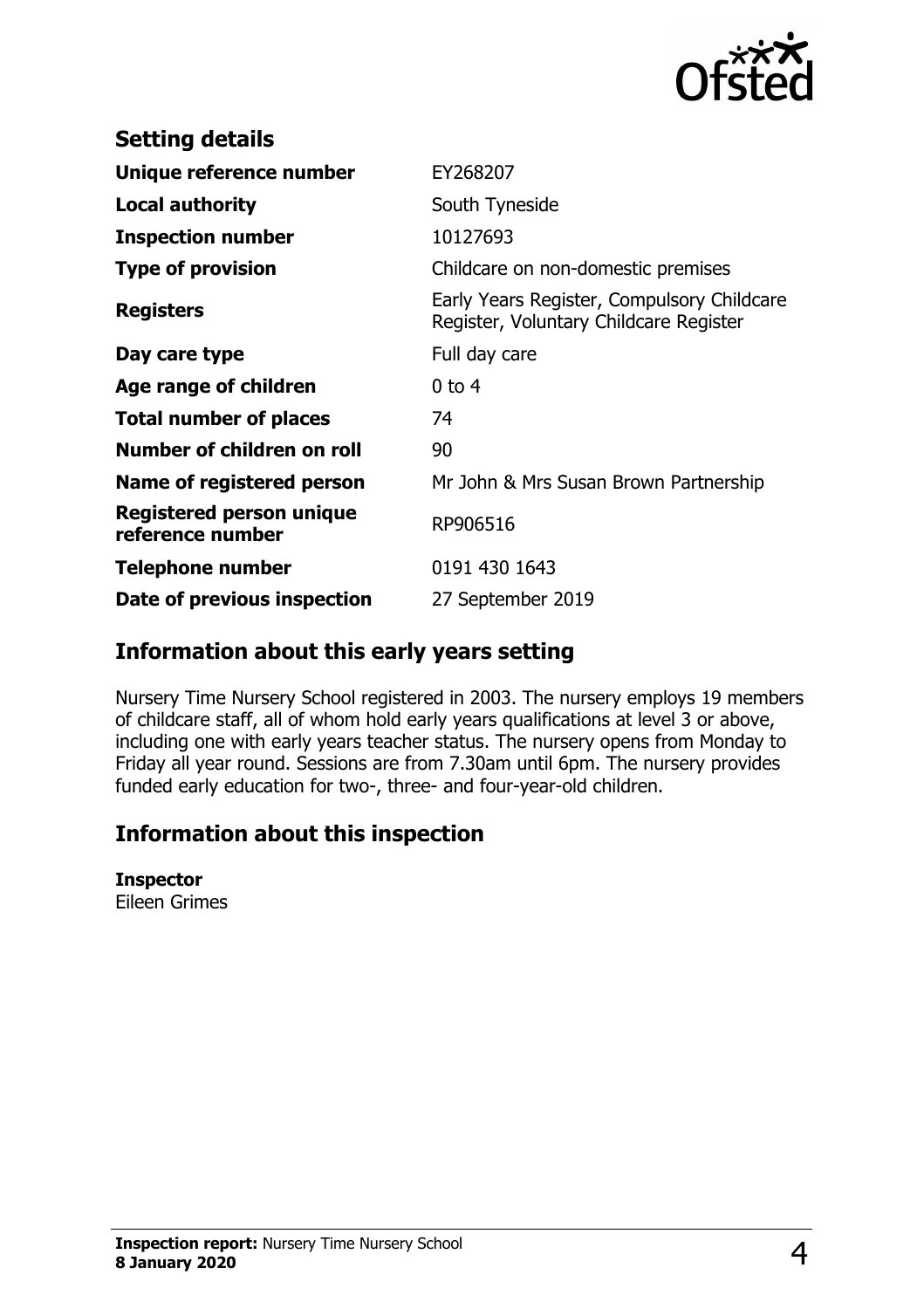

#### **Inspection activities**

- $\blacksquare$  The inspector completed a learning walk with the manager and the area manager. They discussed the learning environment and how the curriculum is organised.
- $\blacksquare$  The inspector observed the quality of teaching during activities, indoors and outdoors, and assessed the impact this has on children's learning. The inspector spoke to children throughout the inspection.
- $\blacksquare$  The inspector observed and evaluated an activity with the nursery manager.
- $\blacksquare$  The inspector held a meeting with the nursery manager, area manager and provider. She looked at relevant documentation, including the nursery's selfevaluation and evidence of the suitability of staff working in the nursery.
- $\blacksquare$  The inspector spoke to parents during the inspection and took account of their views through written feedback.

We carried out this inspection under sections 49 and 50 of the Childcare Act 2006 on the quality and standards of provision that is registered on the Early Years Register. The registered person must ensure that this provision complies with the statutory framework for children's learning, development and care, known as the early years foundation stage.

If you are not happy with the inspection or the report, you can [complain to Ofsted.](http://www.gov.uk/complain-ofsted-report)